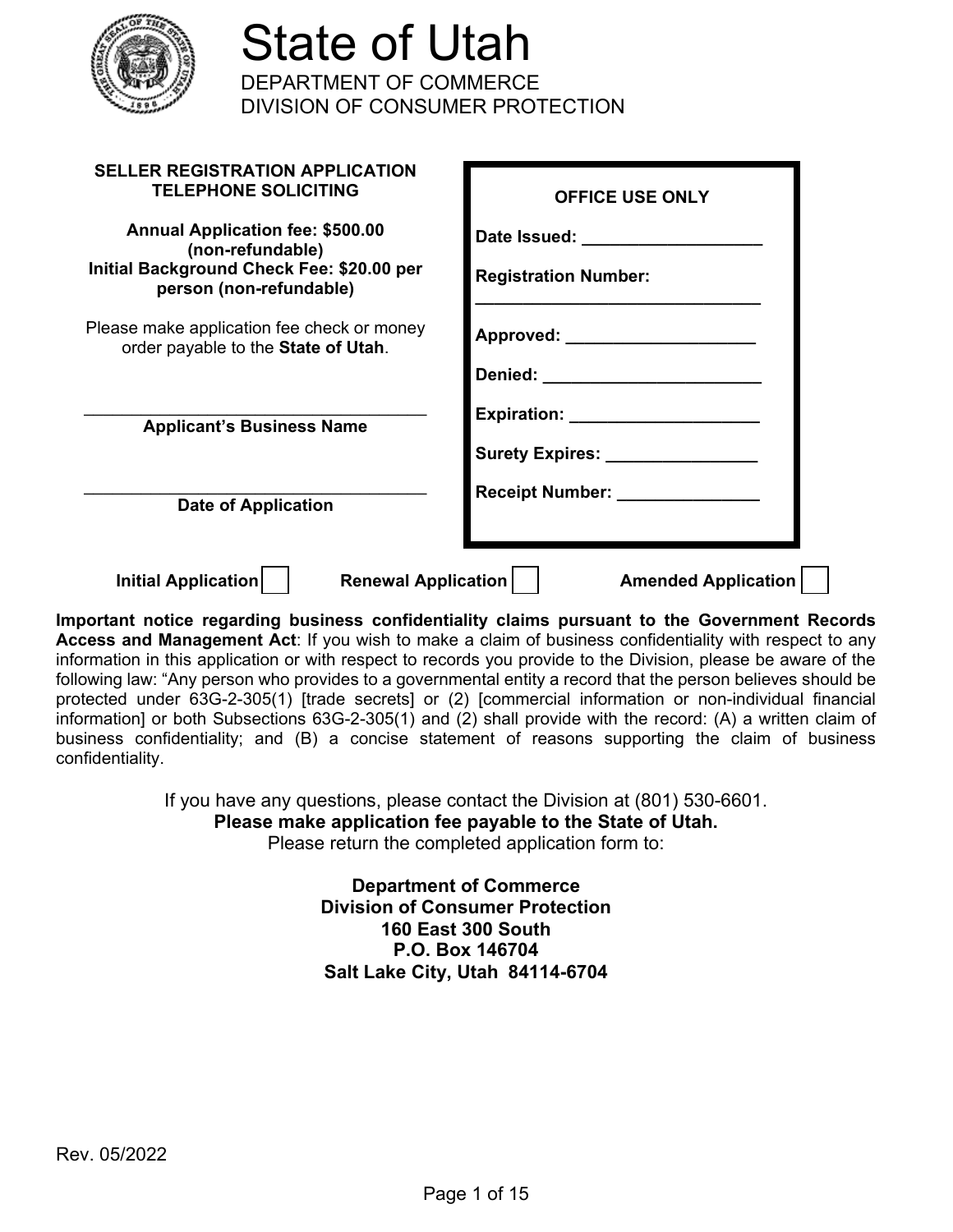## **INSTRUCTIONS**

**For easier completion, this form is available on the Division of Consumer Protection's website, http://dcp.utah.gov, and can be viewed, filled in, and printed from your computer. If you are not completing this form online, please type or legibly print in black or blue ink. The completed form can be mailed to the Utah Division of Consumer Protection, P.O. Box 146704, Salt Lake City, UT 84114-6704. This form shall not be altered.**

The *Telephone Fraud Prevention Act,* Utah Code § 13-26-3(1)(a) requires that:

(1)(a) . . . [E]ach seller shall register annually with the division before engaging in telephone solicitations if:

(i) the seller engages in telephone solicitations that:

- (A) originate in Utah; or
- (B) are received in Utah; or

(ii) the seller, or a solicitor on behalf of the seller, conducts any business operations in Utah.

**Complete this application in full. Leaving a question blank or writing in "N/A" is not an acceptable answer. Each question requires a response with an explanation or a number including 0.** 

## **CHECKLIST**

- $\Box$  Complete the Registration Form (page 3).
- $\Box$  Exhibit A: Participant disclosures and fingerprint process.
	- 1. Disclosure of all participants including any felony or misdemeanor convictions. A participant means a seller, an owner, an officer, a director, a member or manager of a limited liability company, a principal, a trustee, a general or limited partner, a sole proprietor, or an individual with a controlling interest in an entity.
	- 2. Disclosure of judgements, orders, or other convictions.
	- 3. Attached completed fingerprint card(s) for background check(s).
- $\Box$  Exhibit B: Previous businesses, current DBA's, and other licenses, permits, and registrations.
	- 1. Disclosure of all previous businesses over the last ten years.
	- 2. Disclosure of all current DBA's.
	- 3. Disclosure of all licenses, permits, and/or registrations currently held.
	- 4. Disclosure of all licenses, permits, and/or registrations denied, revoked, or suspended.
- □ Exhibit C: Registered Agent.
	- 1. Your Registered Agent's information.
	- 2. Registered Agent's proof of residency within the state of Utah.
- Exhibit D: Dialing Locations, Goods and Services, and Scripts and Rescission Rights.
	- 1. Identify all locations where telephone solicitations will be made or received.
	- 2. Identify telecom provider(s).
	- 3. A detailed description of the goods or services that are subject to the telephone solicitation.
	- 4. Copies of all telephone scripts utilized and disclosure of the three day right to cancel.
	- 5. Disclosure of any website the applicant uses in connection with a telephone solicitation.
	- 6. Disclosure of all merchant accounts.
- $\square$  Exhibit E: Surety Compliance.
- $\square$  Exhibit F: Information you need to know
- $\Box$  Check for \$500.00 (non-refundable) payable to the State of Utah.
- $\Box$  Check for \$20.00 (non-refundable) for each fingerprint card attached to this application payable to the State of Utah.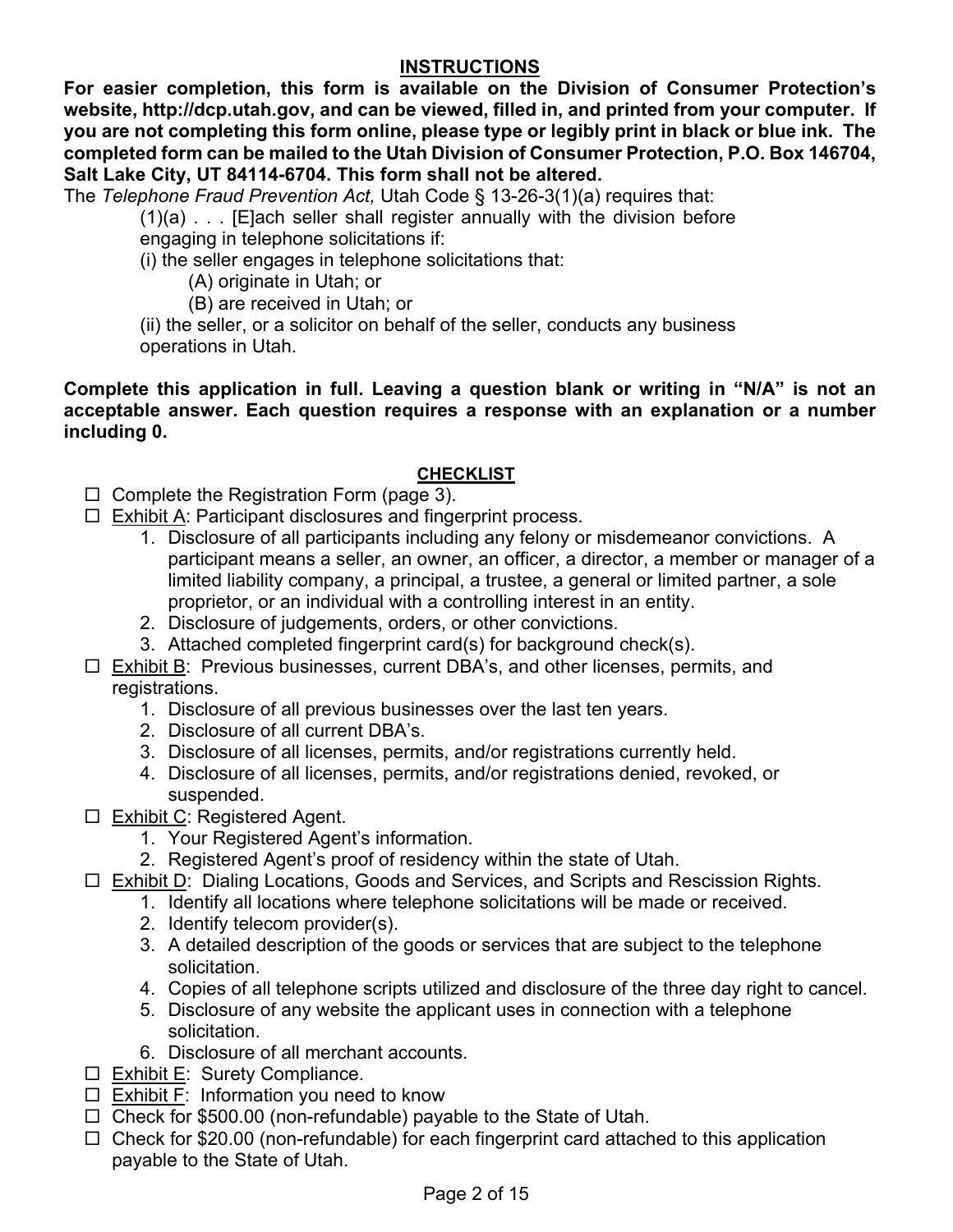# **REGISTRATION FORM**

#### **COMPLETE ALL PORTIONS OF THIS FORM AND INCLUDE THE REQUIRED EXHIBITS. INCOMPLETE APPLICATIONS MAY BE REJECTED OR DENIED.**

**Please provide the name and contact information for the person the Division should contact regarding this filing:**

| <b>Street Address</b>          |                                                                    |                      |
|--------------------------------|--------------------------------------------------------------------|----------------------|
| City                           | <b>State</b>                                                       | Zip Code             |
| <b>Telephone Number</b>        | <b>Fax Number</b>                                                  | <b>Email Address</b> |
|                                | Please provide the name and contact information for the applicant: |                      |
|                                |                                                                    |                      |
| <b>Full Business Name</b>      |                                                                    |                      |
|                                |                                                                    |                      |
| <b>Street Address</b>          |                                                                    |                      |
|                                | <b>State</b>                                                       | Zip Code             |
| City<br><b>Mailing Address</b> |                                                                    |                      |
| City                           | <b>State</b>                                                       | Zip Code             |

#### **Identify the applicant's business type and attach supporting documentation:**

| Corporation: Attach Articles of Incorporation                                          |
|----------------------------------------------------------------------------------------|
| Limited Liability Company: Attach Articles of Incorporation                            |
| General Partnership: Attach copy of Partnership                                        |
| Limited Partnership: Attach copy of Partnership                                        |
| Sole Proprietorship: Attach copy of fictitious business name filing                    |
| Or attach other organizational documentation showing applicant's current legal status. |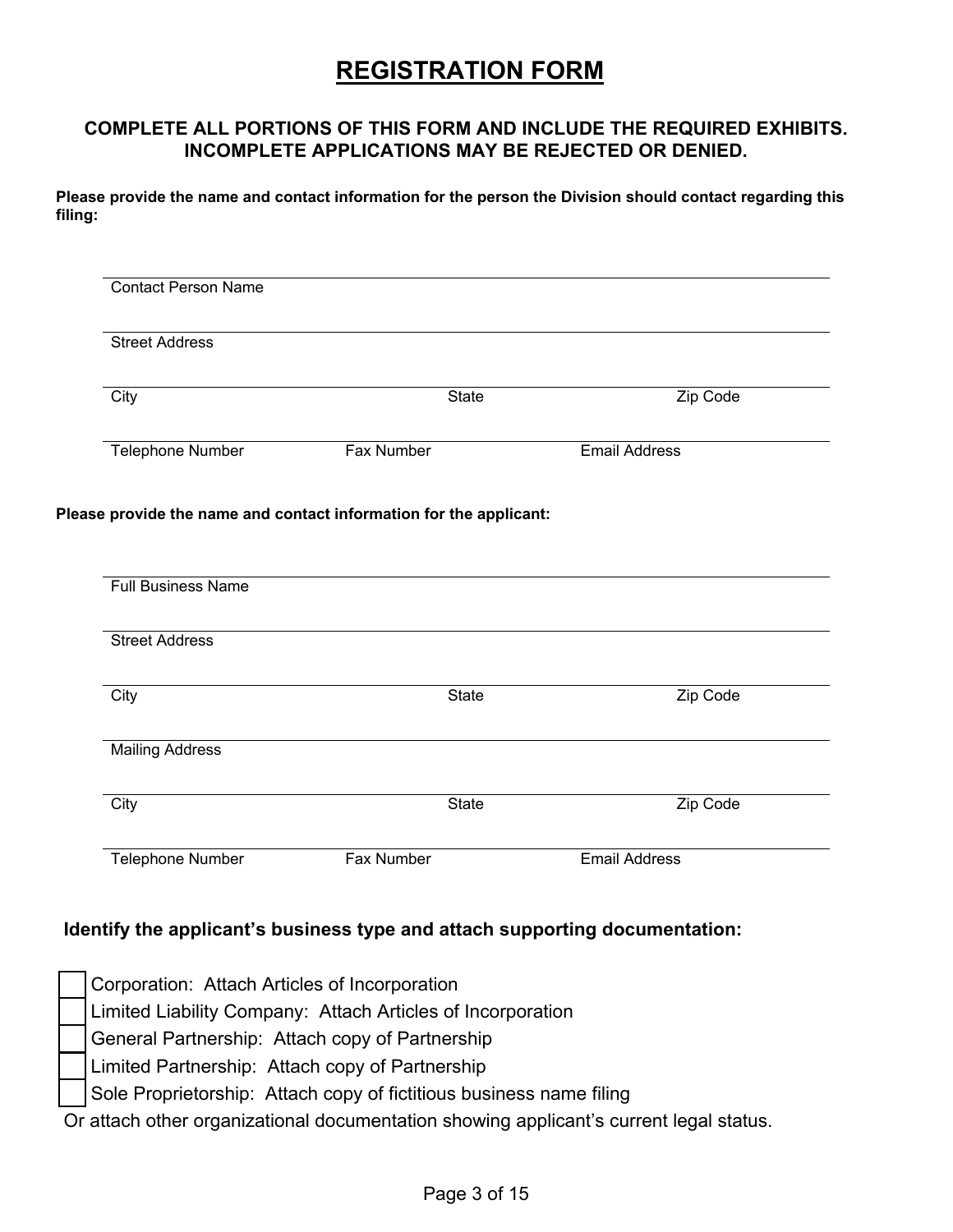# **EXHIBIT A**

**1. Participant Disclosure.** Disclose all owners, officers, directors, members or manager of a limited liability company, principals, trustees, general or limited partners, sole proprietors, or individuals with a controlling interest in an entity.

| <b>Print Name</b>                                                        | <b>Print Name</b>                                                   |
|--------------------------------------------------------------------------|---------------------------------------------------------------------|
| <b>Title</b>                                                             | <b>Title</b>                                                        |
| Felony convictions within the last 10 years?<br><b>YES</b><br><b>NO</b>  | Felony convictions within last 10 years?<br><b>YES</b><br><b>NO</b> |
| Misdemeanor within the last 10 years?<br><b>YES</b><br>NO                | Misdemeanor within the last 10 years?<br><b>YES</b><br><b>NO</b>    |
| <b>Print Name</b>                                                        | <b>Print Name</b>                                                   |
| <b>Title</b>                                                             | <b>Title</b>                                                        |
| Felony convictions within the last 10 years?<br><b>YESI</b><br><b>NO</b> | Felony convictions within last 10 years?<br><b>YES</b><br><b>NO</b> |
| Misdemeanor within the last 10 years?<br><b>YES</b><br><b>NO</b>         | Misdemeanor within the last 10 years?<br><b>YES</b><br><b>NO</b>    |
|                                                                          |                                                                     |
| <b>Print Name</b>                                                        | <b>Print Name</b>                                                   |
| <b>Title</b>                                                             | <b>Title</b>                                                        |
| Felony convictions within the last 10 years?<br><b>YES</b><br><b>NO</b>  | Felony convictions within last 10 years?<br><b>YES</b><br><b>NO</b> |
| Misdemeanor within the last 10 years?<br><b>YES</b><br><b>NO</b>         | Misdemeanor within the last 10 years?<br><b>YES</b><br><b>NO</b>    |
| <b>Print Name</b>                                                        | <b>Print Name</b>                                                   |
| <b>Title</b>                                                             | <b>Title</b>                                                        |
| Felony convictions within the last 10 years?<br><b>YES</b><br><b>NO</b>  | Felony convictions within last 10 years?<br><b>YES</b><br><b>NO</b> |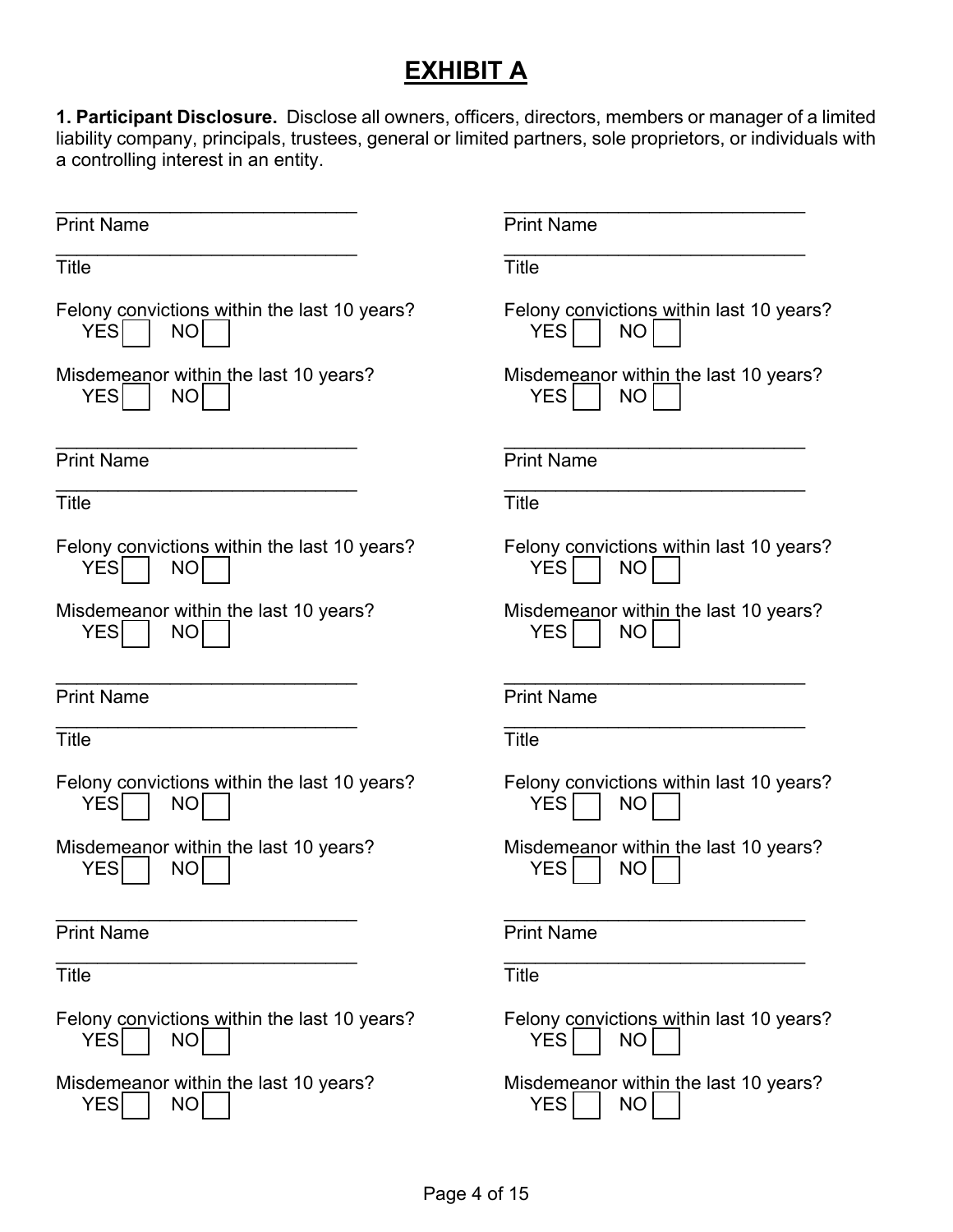## **EXHIBIT A (CONTINUED)**

**2. Disclosure of judgements, orders, or other convictions.** Has the Applicant or any of the Applicant's owners, officers, directors, members or managing members of a limited liability company, principals, trustees, general or limited partners, sole proprietors, or an individual with a controlling interest in an entity have any judgements, injunctive orders, or convictions of racketeering or any offense involving fraud, theft, embezzlement, fraudulent conversion of property, misappropriation of property or other similar crimes?

|  | -<br>-<br>- |  |
|--|-------------|--|
|  |             |  |

• If yes, provide a copy of the judgement or order and the details including:

| Name of Defendant: |  |
|--------------------|--|
| Name of Court:     |  |

Docket or case number: \_\_\_\_\_\_\_\_\_\_\_\_\_\_\_\_\_\_\_\_\_\_ Date of final order/resolution: \_\_\_\_\_\_\_\_\_\_\_\_\_\_\_\_\_\_\_\_

• If yes, provide a copy of the judgement or order and the details including:

Name of Defendant: \_\_\_\_\_\_\_\_\_\_\_\_\_\_\_\_\_\_\_\_\_\_\_\_\_ Name of Court:

Docket or case number: \_\_\_\_\_\_\_\_\_\_\_\_\_\_\_\_\_\_\_\_\_\_ Date of final order/resolution:

• If yes, provide a copy of the judgement or order and the details including:

Name of Defendant: \_\_\_\_\_\_\_\_\_\_\_\_\_\_\_\_\_\_\_\_\_\_\_\_\_ Name of Court: \_\_\_\_\_\_\_\_\_\_\_\_\_\_\_\_\_\_\_\_\_\_\_\_\_\_\_\_\_

Docket or case number: \_\_\_\_\_\_\_\_\_\_\_\_\_\_\_\_\_\_\_\_\_\_ Date of final order/resolution: \_\_\_\_\_\_\_\_\_\_\_\_\_\_\_\_\_\_\_\_

*(If additional space is needed, please duplicate this page and attach to this this Exhibit.)*

**3. Attach a completed fingerprint card.** FINGERPRINT PROCESS: To complete the criminal background check with the Division for each individual participant, please go to your local police department or the Bureau of Criminal Investigation (BCI) located at 3888 West 5400 South, Taylorsville, UT 84118 and request to be fingerprinted. You are responsible to pay any fees the police department or BCI may charge for this service. You must submit the completed fingerprint card(s) with your application to the Division.

#### **NOTICE: BY SUBMITTING A FINGERPRINT CARD TO THE DIVISION, YOU CONSENT TO A CRIMINAL BACKGROUND CHECK BY THE BUREAU OF CRIMINAL IDENTIFICATION IN ACCORDANCE WITH UTAH CODE § 13-26-3(4)(c)(ii).**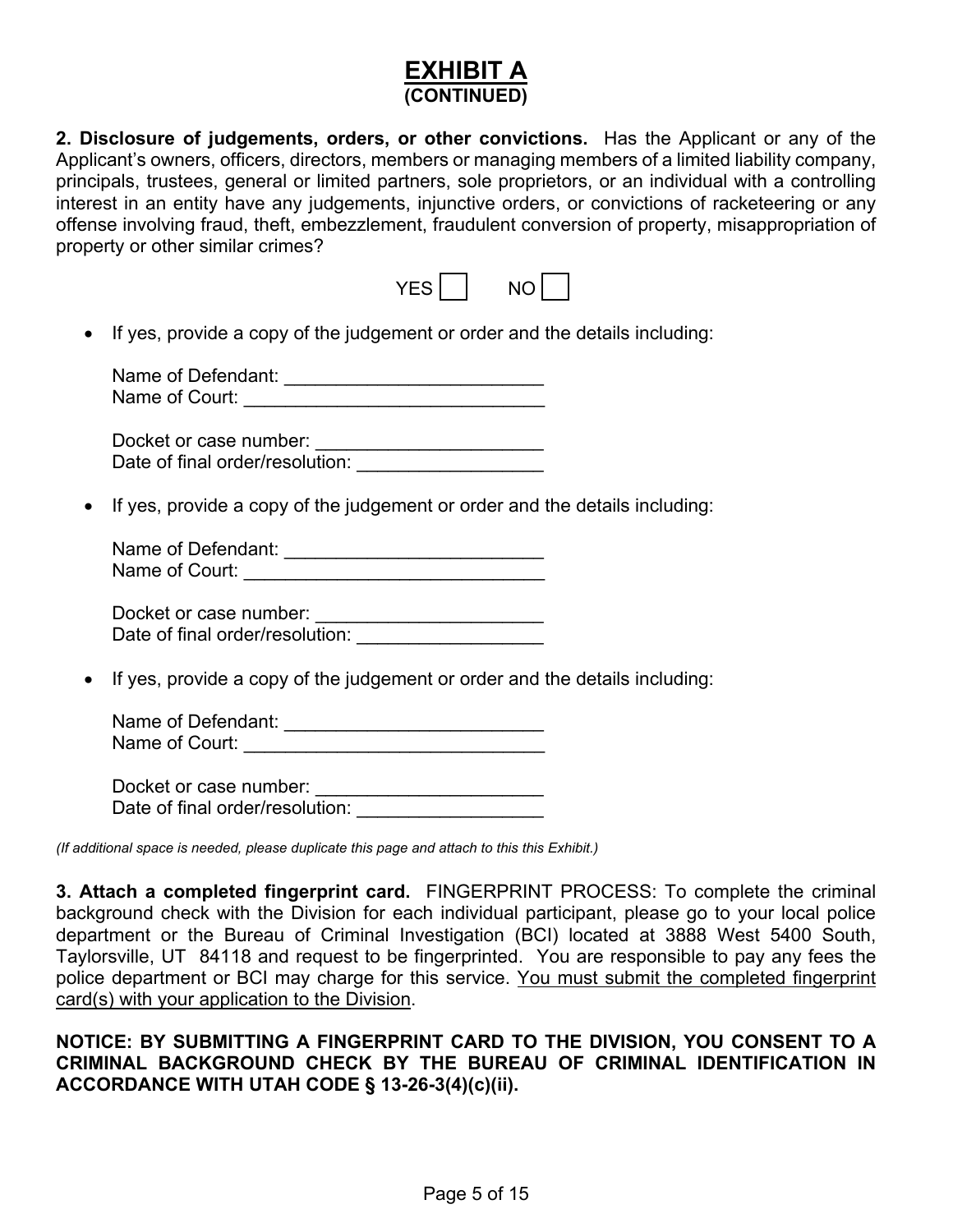# **EXHIBIT B**

#### **1. Disclosure of the Applicant's or Applicant's owners, officers, directors, or principals** *PREVIOUS* **businesses over the last ten (10) years.**

| <b>Prior Business Name</b> |              | <b>Owner's Name</b> |
|----------------------------|--------------|---------------------|
| <b>Street Address</b>      |              |                     |
| City                       | <b>State</b> | Zip Code            |
| <b>Beginning Date</b>      |              | <b>End Date</b>     |
| <b>Prior Business Name</b> |              | <b>Owner's Name</b> |
| <b>Street Address</b>      |              |                     |
| City                       | State        | Zip Code            |
| <b>Beginning Date</b>      |              | <b>End Date</b>     |
| <b>Prior Business Name</b> |              | <b>Owner's Name</b> |
| <b>Street Address</b>      |              |                     |
| City                       | <b>State</b> | Zip Code            |
| <b>Beginning Date</b>      |              | <b>End Date</b>     |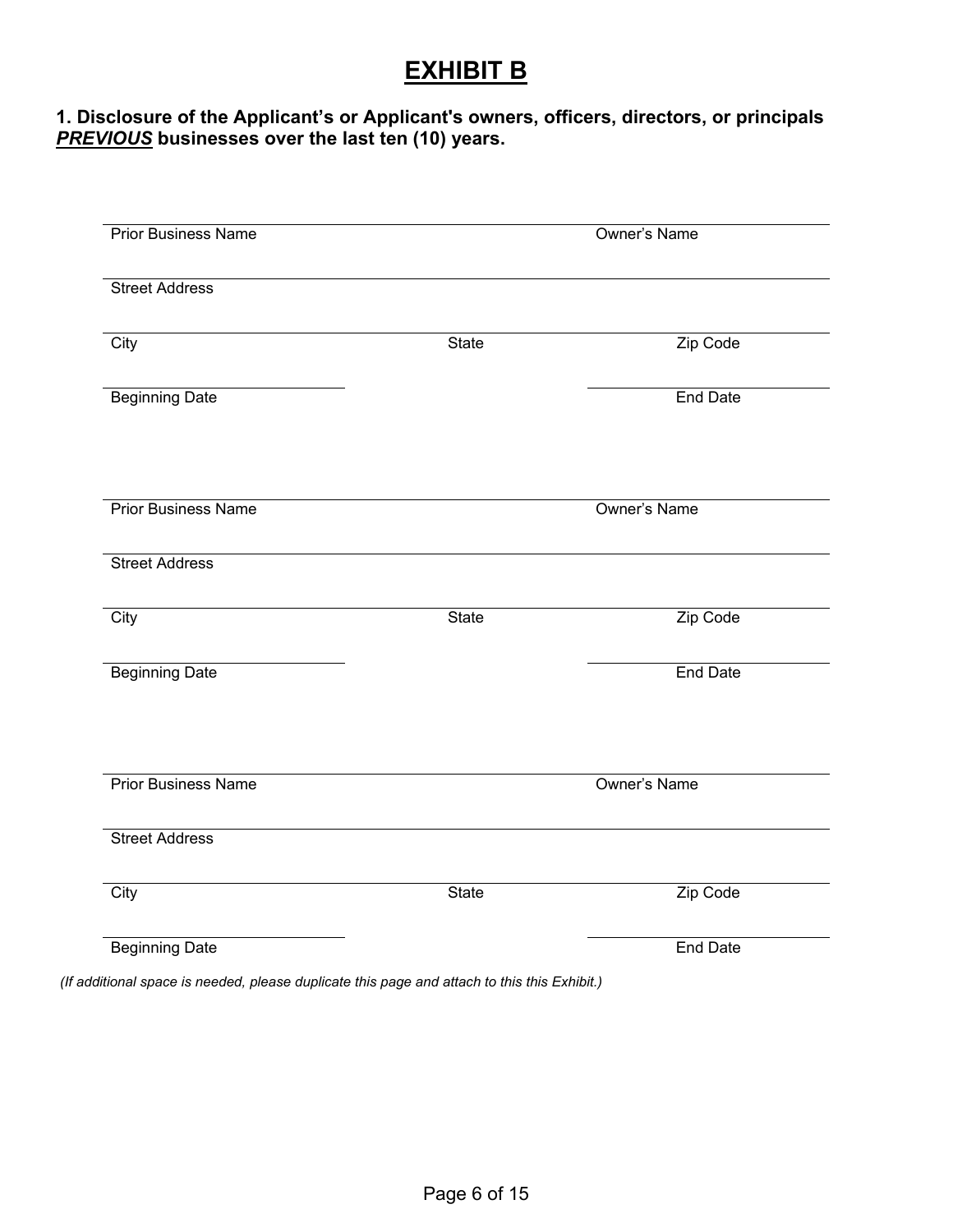# **EXHIBIT B (CONTINUED)**

**2. Disclose of all** *CURRENT* **dba's (doing business as) or trade names the Applicant business uses.**

|    | <u> 1980 - Jan Samuel Barbara, martin da shekara 1980 - An tsara 1980 - An tsara 1980 - An tsara 1980 - An tsara</u> |
|----|----------------------------------------------------------------------------------------------------------------------|
| 2. |                                                                                                                      |
| 3. |                                                                                                                      |
|    |                                                                                                                      |
| 5. |                                                                                                                      |

*(If additional space is needed, please duplicate this page and attach to this this Exhibit.)* 

#### **3. Disclose the Applicant's other business licenses, permits, or registrations.**

| In state:     |  |  |
|---------------|--|--|
|               |  |  |
|               |  |  |
| Out of state: |  |  |

*(If additional space is needed, please duplicate this page and attach to this this Exhibit.)*

**4. Disclose all licenses, permits, or registrations that have been denied, revoked, or suspended either in state or out of state.**

| Agency & State | Docket/Case Number | Date | <b>Registration Type</b> |
|----------------|--------------------|------|--------------------------|
|                |                    |      |                          |
|                |                    |      |                          |
|                |                    |      |                          |
|                |                    |      |                          |
|                |                    |      |                          |
|                |                    |      |                          |
|                |                    |      |                          |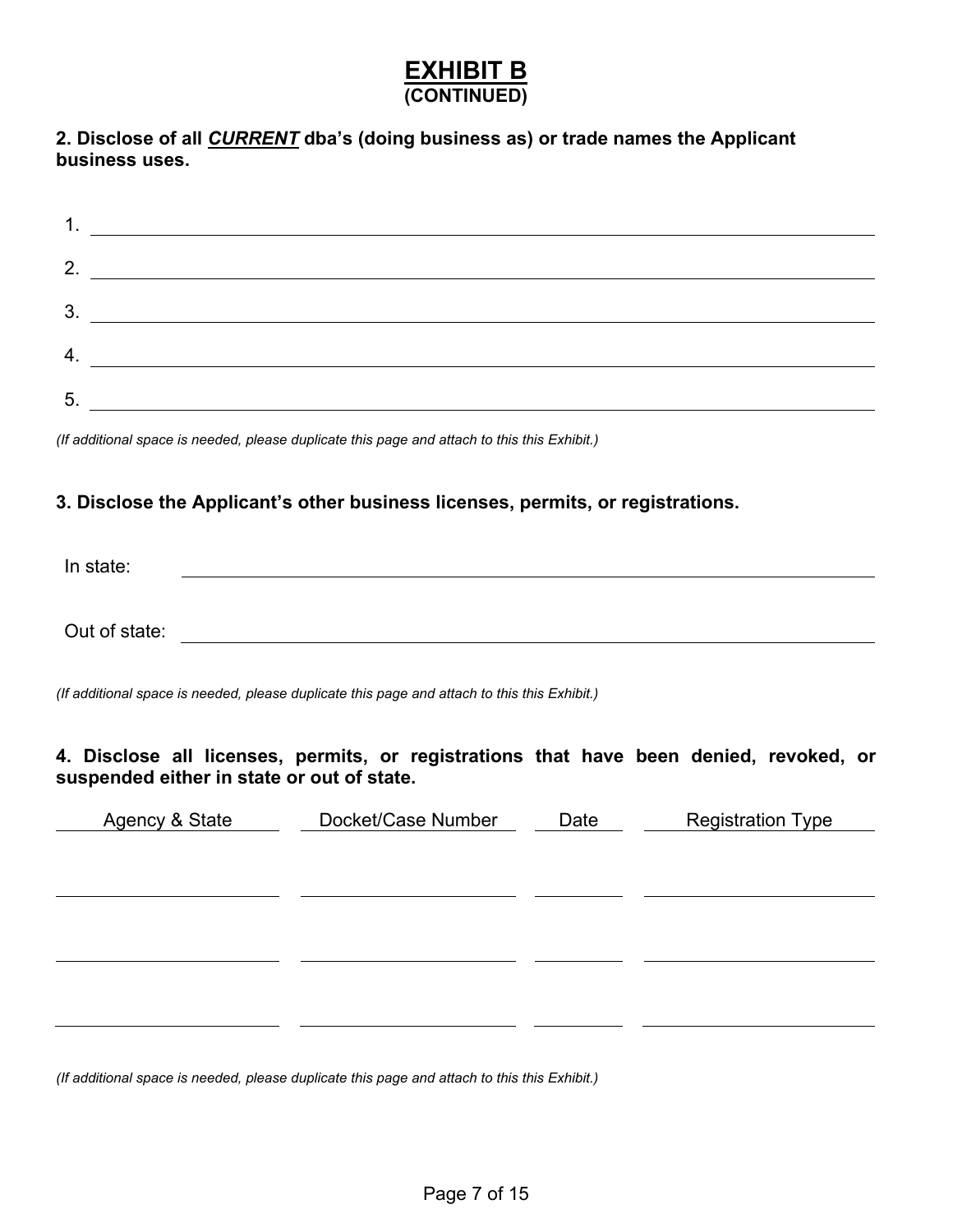# **EXHIBIT C**

#### **1. Your Registered Agent's Information.**

**Please provide the name and contact information for the applicant's registered agent in the State of Utah:**

| Name                    |            |              |                      |          |
|-------------------------|------------|--------------|----------------------|----------|
|                         |            |              |                      |          |
|                         |            |              |                      |          |
| <b>Street Address</b>   |            |              |                      |          |
|                         |            |              |                      |          |
|                         |            |              |                      |          |
| City                    |            | <b>State</b> |                      | Zip Code |
|                         |            |              |                      |          |
|                         |            |              |                      |          |
| <b>Telephone Number</b> | Fax Number |              | <b>Email Address</b> |          |
|                         |            |              |                      |          |

**2. The registered agent's proof of residency.** Please note, your registered agent must reside in this state. The Applicant must have a registered agent designated at all times. Please attach one of the following to this exhibit:

- **O** A current Utah driver license.
- Valid governmental photo identification issued to a resident of the State of Utah.
- Other verifiable identification indicating residency in the State of Utah.
- **O** If agent is a corporation, attach a Certificate of Existence.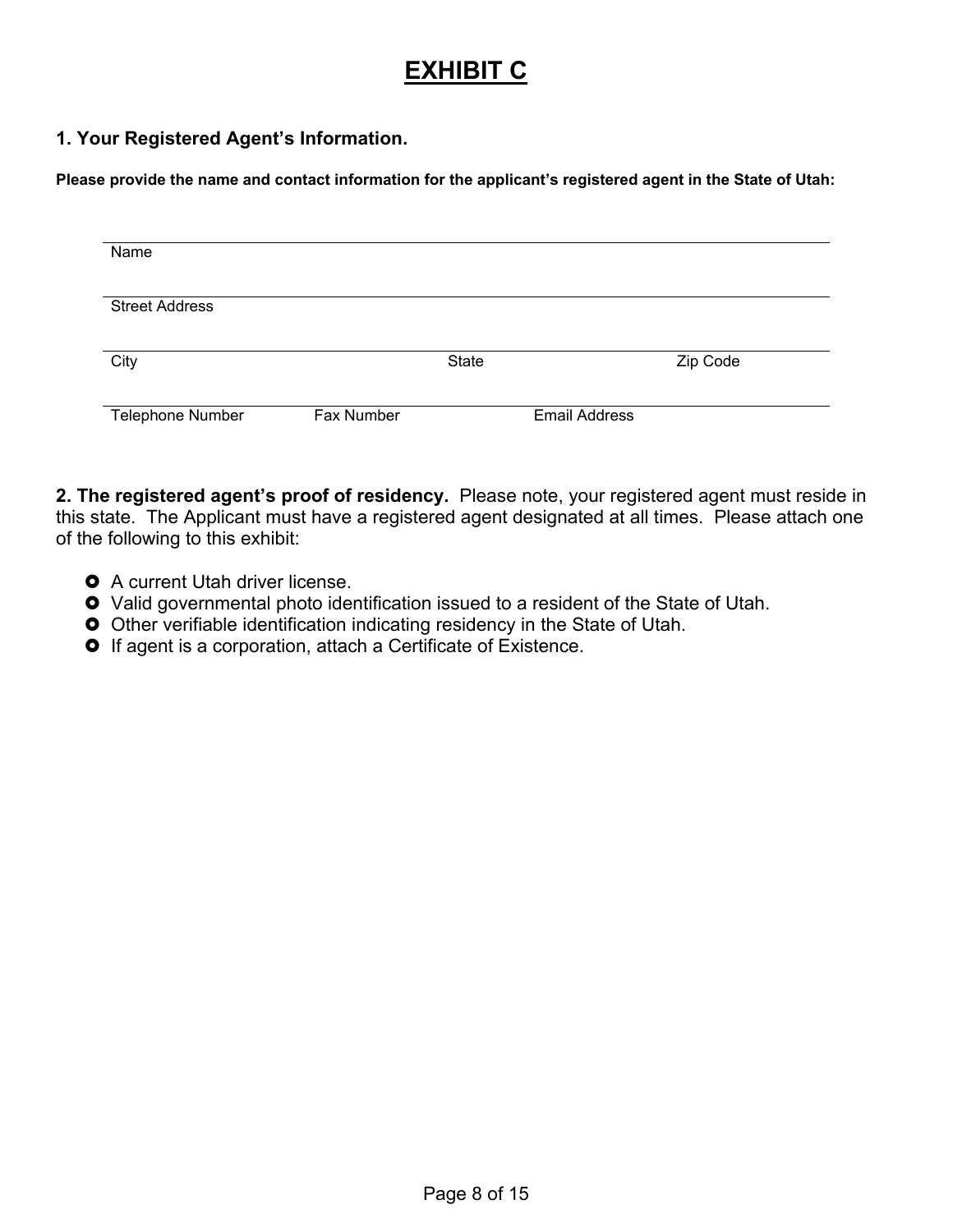# **EXHIBIT D**

### **1. Identify each location where the telephone solicitations will be made or received by the applicant or its solicitors.**

| City                                                                                  | <b>State</b>                                                                                                                                                                                        | Zip Code                |
|---------------------------------------------------------------------------------------|-----------------------------------------------------------------------------------------------------------------------------------------------------------------------------------------------------|-------------------------|
| <b>Street Address</b>                                                                 |                                                                                                                                                                                                     |                         |
| City                                                                                  | <b>State</b>                                                                                                                                                                                        | Zip Code                |
| <b>Street Address</b>                                                                 |                                                                                                                                                                                                     |                         |
|                                                                                       |                                                                                                                                                                                                     |                         |
|                                                                                       | State<br>(If additional space is needed, please duplicate this page and attach to this this Exhibit.)<br>2. Identify any business that provides telecommunication services (telephone service, text | Zip Code                |
|                                                                                       |                                                                                                                                                                                                     | Service Provided        |
| City<br>messaging service) to the applicant.<br>Provider Name<br><b>Provider Name</b> |                                                                                                                                                                                                     | <b>Service Provided</b> |
| <b>Provider Name</b>                                                                  |                                                                                                                                                                                                     | Service Provided        |

(If additional space is needed, please attach a separate page to this this Exhibit.)

\_\_\_\_\_\_\_\_\_\_\_\_\_\_\_\_\_\_\_\_\_\_\_\_\_\_\_\_\_\_\_\_\_\_\_\_\_\_\_\_\_\_\_\_\_\_\_\_\_\_\_\_\_\_\_\_\_\_\_\_\_\_\_\_\_\_\_\_\_\_\_\_\_\_\_\_

\_\_\_\_\_\_\_\_\_\_\_\_\_\_\_\_\_\_\_\_\_\_\_\_\_\_\_\_\_\_\_\_\_\_\_\_\_\_\_\_\_\_\_\_\_\_\_\_\_\_\_\_\_\_\_\_\_\_\_\_\_\_\_\_\_\_\_\_\_\_\_\_\_\_\_\_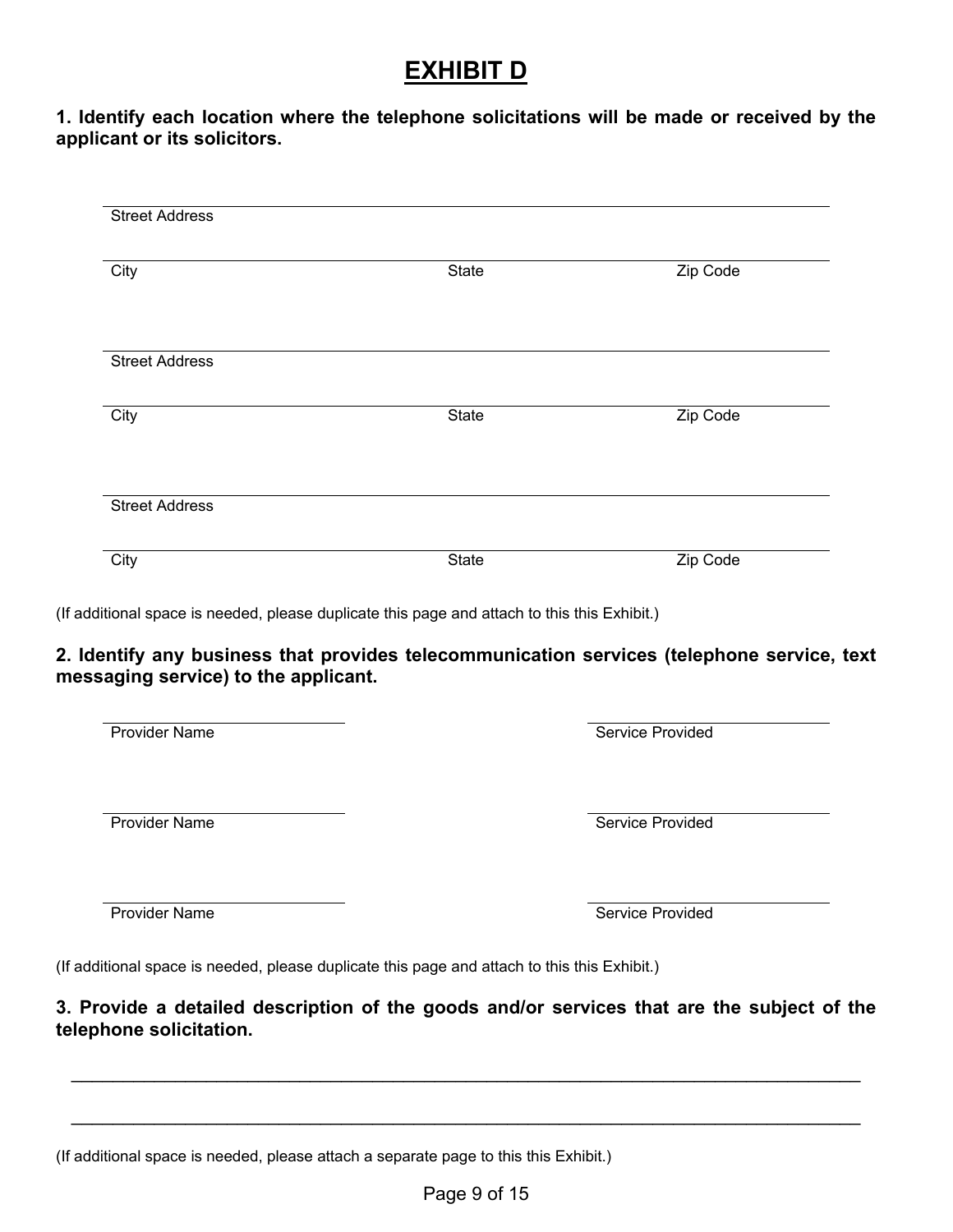# **EXHIBIT D (CONTINUED)**

#### **4. Attach all telephone soliciting scripts the applicant uses to the back of this exhibit.**

Clearly identify each telephone soliciting script, the order of the solicitation, three day right to cancel information, and number the pages.

#### **The following information must be included in your telephone soliciting script.**

In accordance with Utah Code § 13-26-5, a seller or seller's solicitor must orally advise a purchaser of the purchaser's right to cancel at the time of the solicitation. Please highlight the information below in the telephone soliciting script(s).

- $\Box$  The following language: In addition to any right to otherwise revoke an offer, you, the purchaser, may cancel this sale before midnight of the third business day after the day on which you receive the merchandise or premium, whichever is later.
- $\Box$  Instructions for how a consumer may exercise the right to cancel, including:
	- Clear disclosure that a cancellation must be made in writing.
	- The company's full mailing address.
	- The company's fax number or e-mail address.
	- Information about any refund policy that goes into effect after the three-day right to cancel ends.
	- The solicitor's true name, telephone number, and complete street address at the time of solicitation.

**5. Website.** Identify any website the applicant or its solicitors use in connection with the applicant's telephone solicitations.

#### Web Address

| n<br><u>.</u> |  |
|---------------|--|
| ≏<br>ື        |  |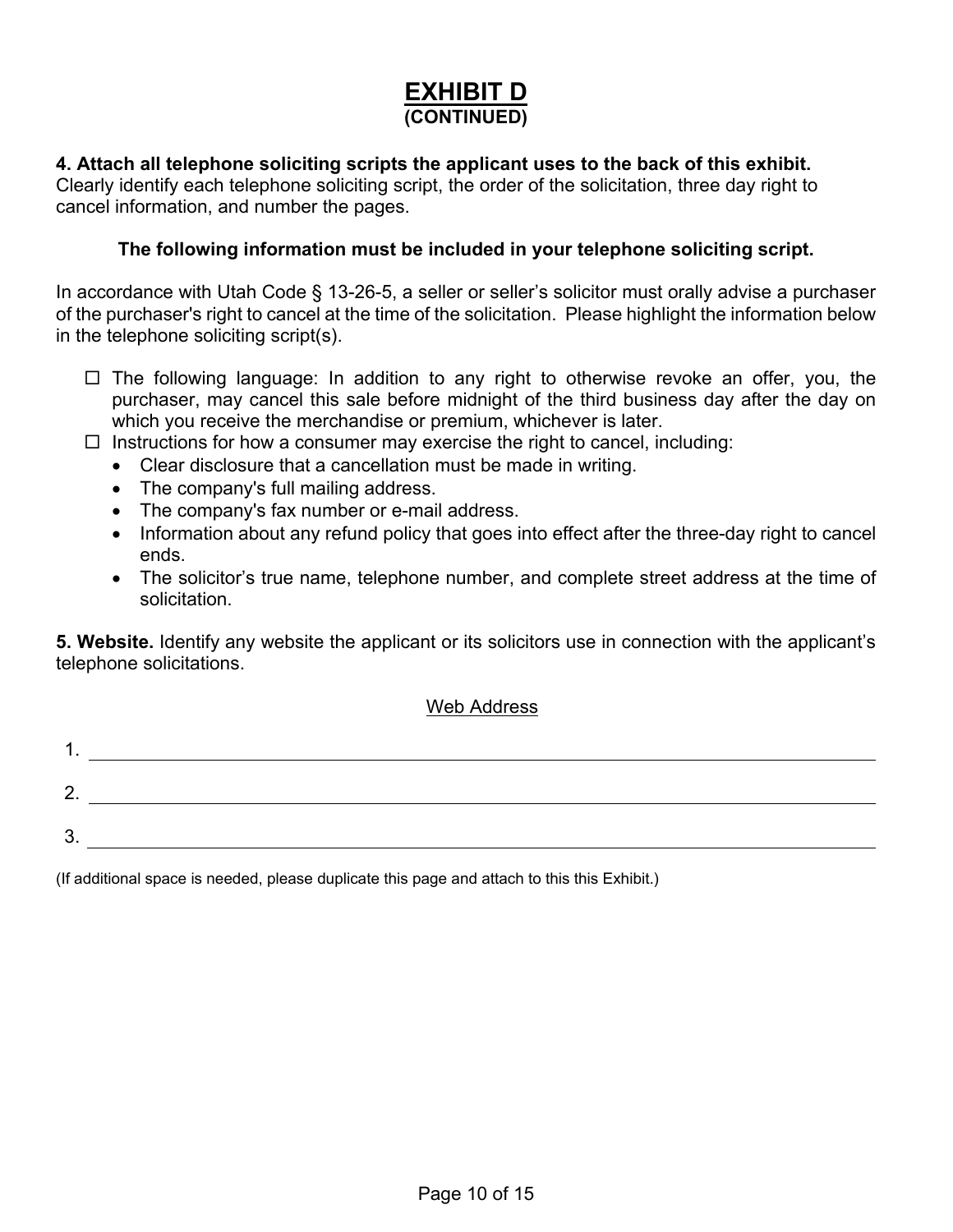**6. Merchant Accounts.** Identify each merchant account used by the Applicant.

| Merchant Account Provider Name        |                   | <b>Merchant Account Number</b> |                                |
|---------------------------------------|-------------------|--------------------------------|--------------------------------|
| <b>Provider Street Address</b>        |                   |                                |                                |
| City                                  |                   | <b>State</b>                   | Zip Code                       |
| Telephone Number<br><b>Fax Number</b> |                   |                                | <b>Email Address</b>           |
| Merchant Account Provider Name        |                   |                                | Merchant Account Number        |
| <b>Provider Street Address</b>        |                   |                                |                                |
| City                                  |                   | <b>State</b>                   | Zip Code                       |
| Telephone Number                      | <b>Fax Number</b> |                                | <b>Email Address</b>           |
| Merchant Account Provider Name        |                   |                                | <b>Merchant Account Number</b> |
| <b>Provider Street Address</b>        |                   |                                |                                |
| City                                  |                   | <b>State</b>                   | Zip Code                       |
| <b>Telephone Number</b>               | Fax Number        |                                | <b>Email Address</b>           |
| Merchant Account Provider Name        |                   |                                | <b>Merchant Account Number</b> |
| <b>Provider Street Address</b>        |                   |                                |                                |
| City                                  |                   | <b>State</b>                   | Zip Code                       |
| <b>Telephone Number</b>               | Fax Number        |                                | <b>Email Address</b>           |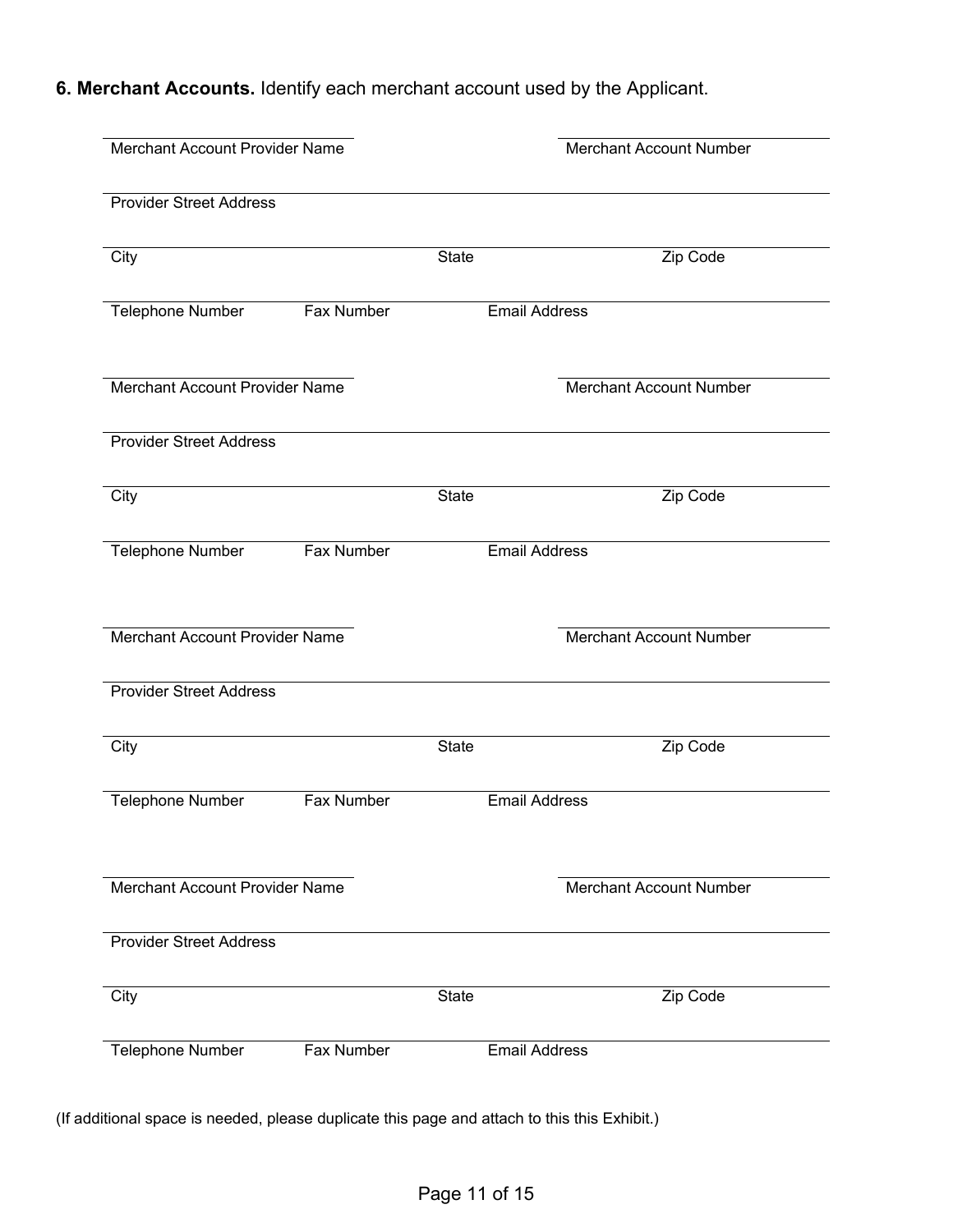# **EXHIBIT E SURETY COMPLIANCE**

**1. Identify the correct Surety amount.** Select only one. This is the surety amount to be posted in the form of a bond, irrevocable letter of credit, or certificate of deposit shall be:

- **\$25,000 if:**
	- (A) Neither the Applicant nor any affiliated person\* has violated this chapter in the three-year period immediately before the day on which the seller files the application; and
	- (B) The Applicant has fewer than 10 employees total.

## **\$50,000 if:**

- (A) Neither the Applicant nor any affiliated person\* has violated this chapter in the three-year period immediately before the day on which the seller files the application; and
- (B) The Applicant has 10 or more employees total.

## **\$75,000 if:**

• The Applicant or any affiliated person<sup>\*</sup> has violated this chapter in the three-year period immediately before the day on which the seller files the application.

*\*An "affiliated person" means a seller or seller's contractor, director, employee, officer, owner, or partner.*

**2. Select the type of surety type and form.** Select only one. The type of surety is either a bond, an irrevocable letter of credit, or a certificate of deposit.

□ **Surety Bond** – Dollar Amount \$

## **Initial registration:**

- $\Box$  Verify that the surety company is using the bond form available on the Division's website: dcp.utah.gov. This form cannot be modified and no other bond will be accepted.
- $\Box$  Attach the original bond and power of attorney. A copy will not be accepted.  $\Box$  Verify the bond is signed by both parties.
	- $\Box$  Verify the bond included the name, address, telephone number, email of agent issuing the surety bond.

## **Renewal registration:**

 $\Box$  Attach the surety bond continuation certificate. Do not submit a verification certificate.

**Irrevocable Letter of Credit** – Dollar Amount \$\_\_\_\_\_\_\_\_\_\_\_\_\_\_\_\_\_\_

## **Initial registration:**

- $\Box$  Verify that the financial institution is using the irrevocable letter of credit form available on the Division's website: dcp.utah.gov. This form cannot be modified and no other form will be accepted.
- $\Box$  Attach the original irrevocable letter of credit. The irrevocable letter of credit must be printed on the financial institution's letterhead and included the financial institution's name, address, and telephone number.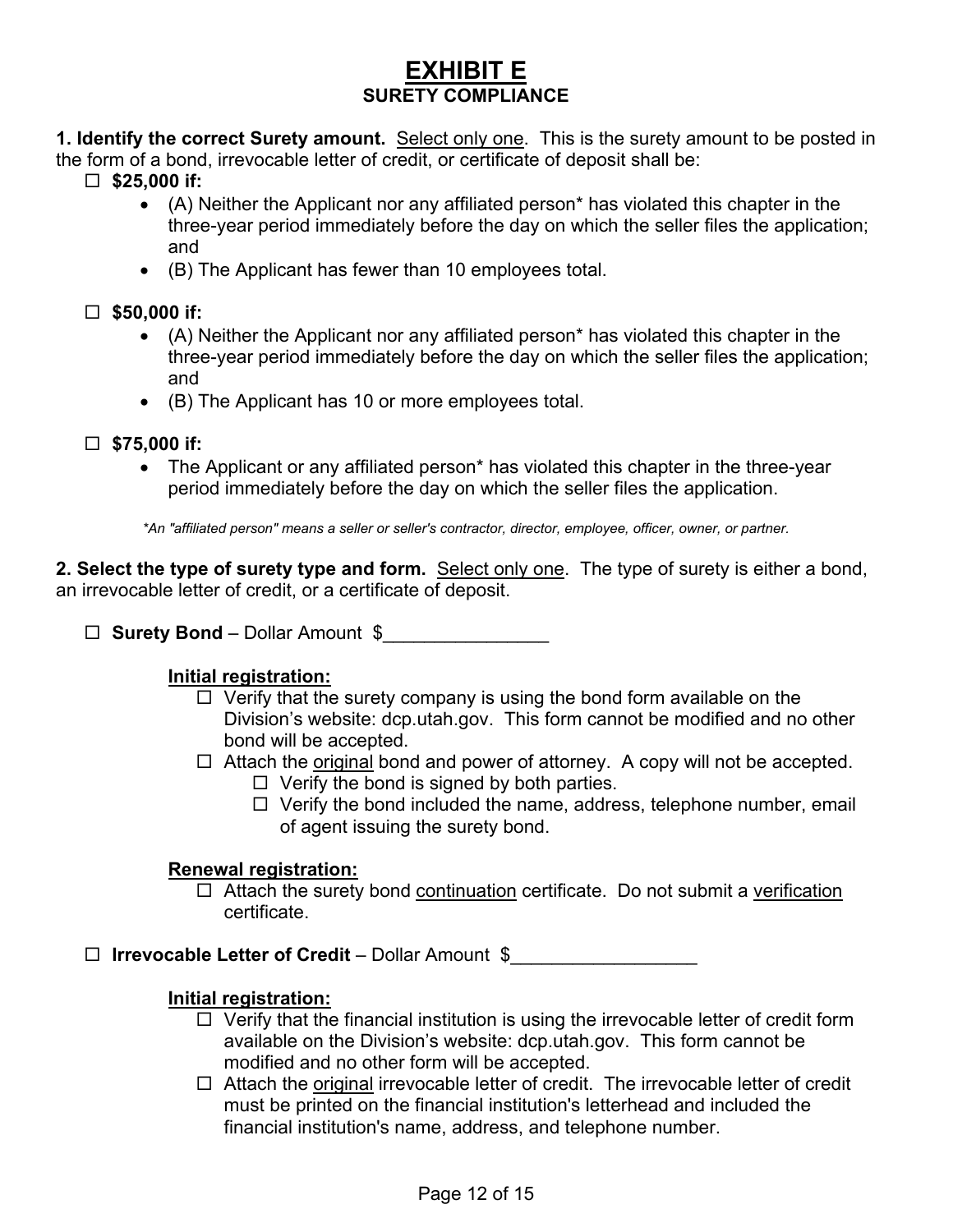# **EXHIBIT E (CONTINUED)**

**Renewal registration:** The irrevocable letter of credit is automatically extended.

#### **Deposit Account Control Agreement (Certificate of Deposit)** –

Dollar Amount \$

#### **Initial registration**:

- $\Box$  The deposit account control agreement (certificate of deposit) must be held by a financial institution located in Utah.
- $\Box$  Verify that the financial institution is using the Deposit Account Control Agreement form and Security Agreement form available at the Division's website: dcp.utah.gov. These forms cannot be modified and no other forms with be accepted.
- □ Attached the original Deposit Account Control Agreement. Please note that this form is between the seller, the financial institution, and the Division. This form must include:
	- $\Box$  The issue and expiration date of the deposit.
	- $\Box$  The name, address, and telephone number of financial institution.
- $\Box$  Attach the original Security Agreement. Please note that this form is between the seller and the Division only.

#### **Renewal registration**:

 $\Box$  Attach confirmation from the financial institution indicating the deposit control agreement is continued.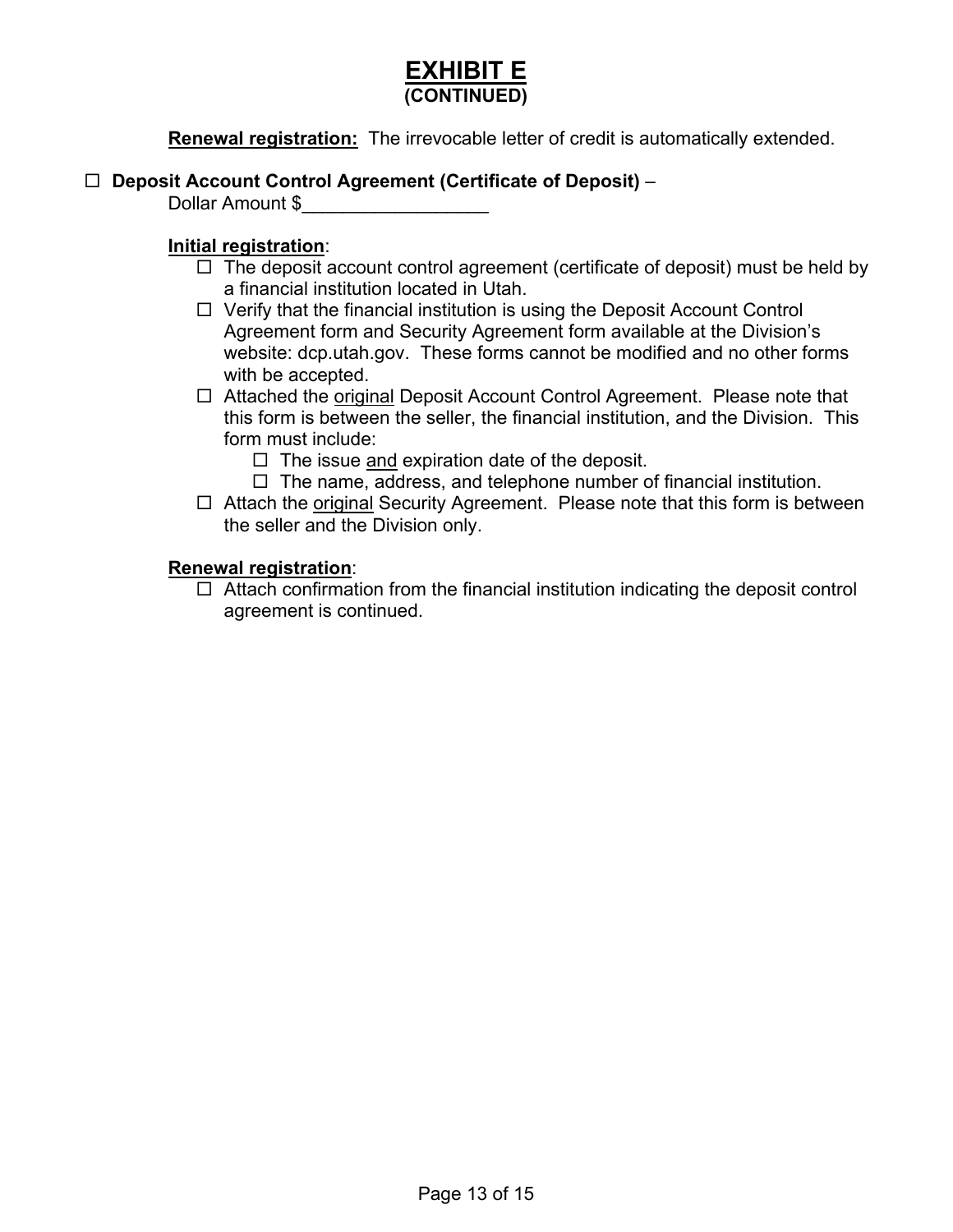# **EXHIBIT F INFORMATION YOU NEED TO KNOW**

### **1. Amending the application:**

If information in an application materially changes or becomes incorrect or incomplete, the Applicant shall correct the application within 30 days after the information changes or becomes incorrect or incomplete. Please note that if the company's ownership changes, a new application must be submitted. See Utah Code §13-26-3(6). A registration may be suspended or revoked if material changes are not disclosed to the Division

#### **2. Ceasing telephone soliciting operations or closing business**:

If the Applicant has stopped telephone soliciting activities or ceased doing business, the Applicant is required to keep a surety bond, letter of credit, or certificate of deposit in effect for one year after it notifies the Division in writing that it has ceased operation. Failure to provide proof that the surety will be in effect for one year after notification to the Division may result in the Division claiming on the company's current surety.